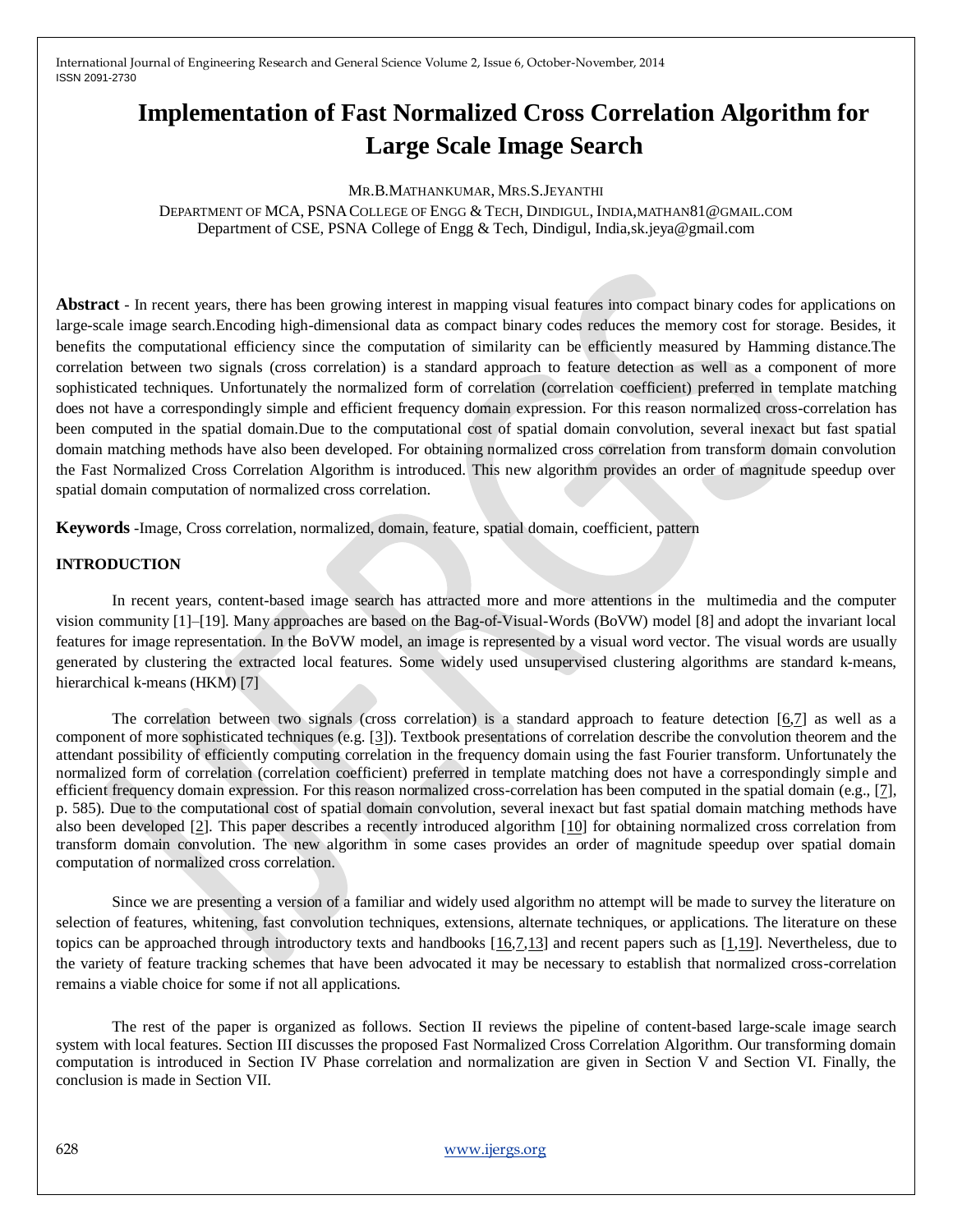## **RELATED WORKS**

In content-based large-scale image retrieval with local features, the Bag-of-Visual-Words (BoVW) model has been widely adopted. Generally, most approaches follow a pipeline which consists of several key steps, including feature representation, feature quantization, image indexing, image scoring and post-processing. In this section, we make a review of the pipeline and discuss related works in each step. Invariant local features have been popularly adopted for image representation owing to its invariance to various transformations and robustness to occlusions and background changes. The extraction of local features usually involves two steps, namely interest point detection and feature description. The interest point detection identifies some key points that have high repeatability over various changes. The commonly used interest point detectors include Difference of Gaussian (DOG) [5], Hessian affine [25], and MSER [26]. Then, a descriptor is constructed to capture the visual appearance of the local region corresponding to a interest point. The descriptor is usually designed to be invariant to rotation and scale changes and robust to affine distortion and the addition of noise, etc. Some commonly used descriptors include FNCC, SURF [5], [27] and some recently developed descriptors [28]– [30]. To obtain a compact representation of an image for scalable indexing and retrieval, after extracting the local features, a visual vocabulary is usually built and the local features are quantized to visual words. The visual vocabulary is generated by unsupervised clustering algorithms, such as hierarchical k-means (HKM) [7], approximate k-means (AKM) [20]. With the visual vocabulary defined, each local feature is quantized to a visual word in the visual vocabulary. Usually, to speed up quantization process, approximate nearest neighbor (ANN) approaches are adopted, such as k-d tree [31], vocabulary tree [7]. In [24], a scalar quantization approach is proposed to suppress the quantization error. After the features are quantized to visual words, an image can be represented by a visual word vector [8]. The similarity between two images can be measured by the L1 or L2 normal distance between their visual word vectors. And inspired by the success of text search engines, the inverted file structure has been successfully used for large-scale image search [8],[10], [20], [32]. In the inverted file structure, each visual word is followed by a list of entries. Each entry records the image ID and some other clues to verify the feature matching, such as geometric clues in [20] and [32], binary signatures in [33]. As the BoVW model ignores the spatial context information between local features, some researchers propose to conduct geometric verification to the ranked candidates list returned by the BoVW model [20], [32], [34], [35]. In [20], a transformation model between the query image and the candidate image is estimated and those matches that do not fit the model well are filtered out. In [32], a verification map is built to filter out the false matches.



 Fig. 1. Two example of matches obtained with 64-bit binary FNCC code generated by the proposed algorithm. The matched features are connected by the solid red line. (a) One example of the PDup dataset [32]. (b) One example of the UKBench dataset [7].

Unlike the above geometric verification approaches, the bag-of-spatialfeatures [10] explicitly embeds the spatial context into the representation based on visual words. Some works explore the semantic information of images [36], [37]. In [36], a sparse graphbased semi-supervised learning approach is used to inferring images' semantic concepts from community-contributed images and their associated tags. In [37], the semantic gap measure is introduced into the active learning process to handle the user interaction.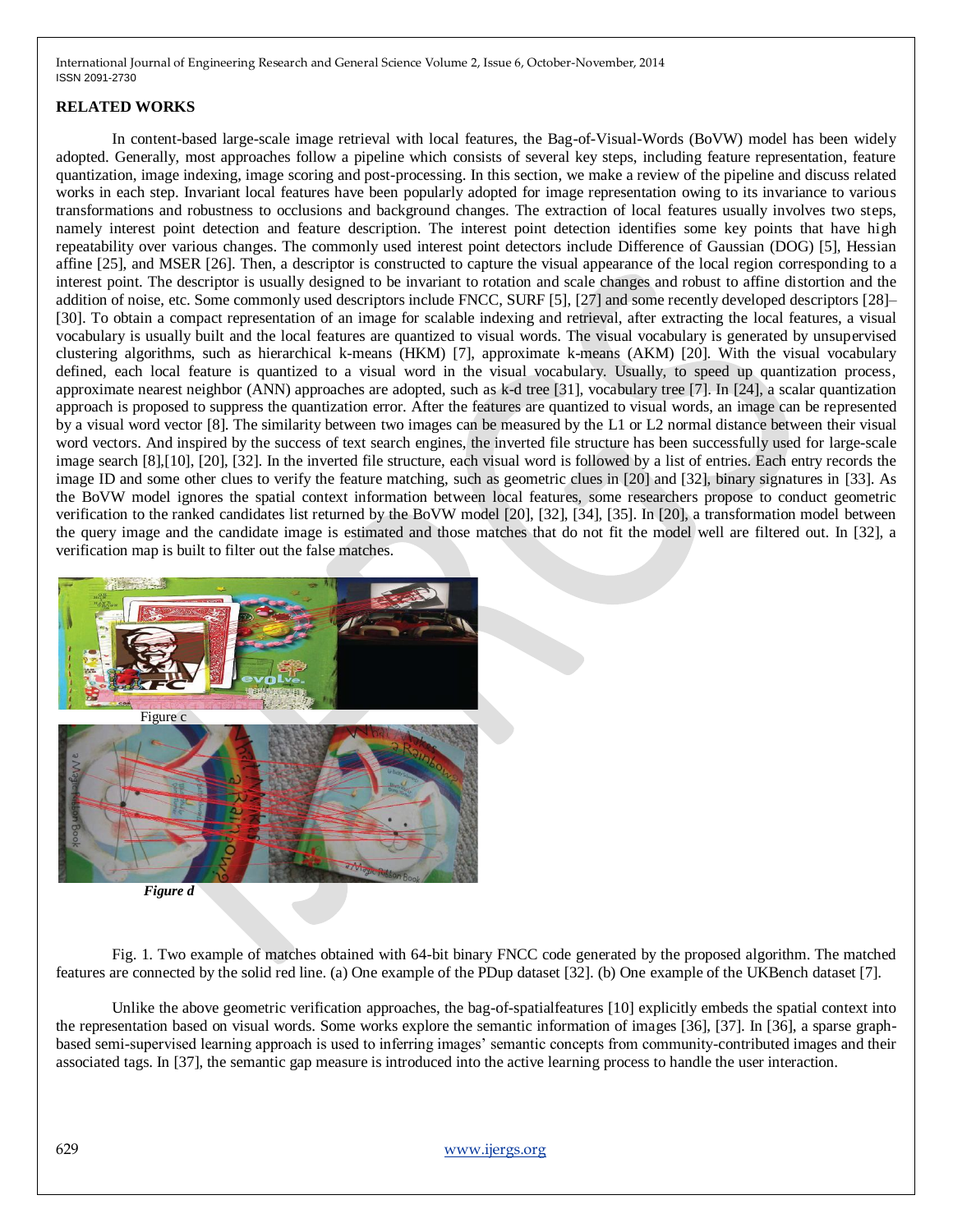## **FAST NORMALIZED CROSS CORRELATION ALGORITHM**

Template Matching by Cross-Correlation:The use of cross-correlation for template matching is motivated by the distance measure (squared Euclidean distance) d <sup>2</sup> f, t (u,v)=∑ [f (x,y)-t(x-u,y-v)]<sup>2</sup>

(where f is the image and the sum is over x,y under the window containing the feature t is positioned at u,v). In the expansion of  $d^2$ 

 $d^{2}_{f,t}(u,v) = \sum [f^{2}(x,y)-2 f(x-y) t (x-u,y-v) + t^{2}(x-u,y-v)]$ ..........(1) the term  $\sum t^2(x-u,y-v)$  is constant. If the term  $\sum t^2(x,y)$  is approximately constant then the remaining cross-correlation term  $c(u,v) = \sum$  $f(x,y)t(x-u,y-v)$  is a measure of the similarity between the image and the feature.

There are several disadvantages to using [\(1\)](http://scribblethink.org/Work/nvisionInterface/nip.html#eql:purecc) for template matching:

If the image energy  $\sum f^2(x, y)$  varies with position, matching using [\(1\)](http://scribblethink.org/Work/nvisionInterface/nip.html#eql:purecc) can fail. For example, the correlation between the feature and an exactly matching region in the image may be less than the correlation between the feature and a bright spot.

The range of  $c(u, v)$  is dependent on the size of the feature.

Eq. [\(1\)](http://scribblethink.org/Work/nvisionInterface/nip.html#eql:purecc) is not invariant to changes in image amplitude such as those caused by changing lighting conditions across the image sequence.

The correlation coefficient overcomes these difficulties by normalizing the image and feature vectors to unit length, yielding a cosinelike correlation coefficient

 $\sum_{x,y} [f(x,y)-f(u,v)][t(x-u,y-v)-t]$ 

γ (u,v) = { ∑ x, y[f(x,y)-f u,v] <sup>2</sup>∑ x, y[t(x-u,y-v)-t]<sup>2</sup> } 0.5 ............. (2)

where t is the mean of the feature and f  $_{u,v}$  is the mean of f (x,y) in the region under the feature. We refer to [\(2\)](http://scribblethink.org/Work/nvisionInterface/nip.html#eq1:normcc) as normalized crosscorrelation.

Feature Tracking Approaches and Issues :-

It is clear that normalized cross-correlation (NCC) is not the ideal approach to feature tracking since it is not invariant with respect to imaging scale, rotation, and perspective distortions. These limitations have been addressed in various schemes including some that incorporate NCC as a component. This paper does not advocate the choice of NCC over alternate approaches. Rather, the following discussion will point out some of the issues involved in various approaches to feature tracking, and will conclude that NCC is a reasonable choice for some applications.

SSDA. The basis of the sequential similarity detection algorithm (SSDA) [\[2\]](http://scribblethink.org/Work/nvisionInterface/nip.html#SSDA) is the observation that full precision is only needed near the maximum of the cross-correlation function, while reduced precision can be used elsewhere. The authors of [\[2\]](http://scribblethink.org/Work/nvisionInterface/nip.html#SSDA) describe several ways of implementing `reduced precision'. An SSDA implementation of cross-correlation proceeds by computing the summation in [\(1\)](http://scribblethink.org/Work/nvisionInterface/nip.html#eql:purecc) in random order and uses the partial computation as a Monte Carlo estimate of whether the particular match location will be near a maximum of the correlation surface. The computation at a particular location is terminated before completing the sum if the estimate suggests that the location corresponds to a poor match.

The SSDA algorithm is simple and provides a significant speedup over spatial domain cross-correlation. It has the disadvantage that it does not guarantee finding the maximum of the correlation surface. SSDA performs well when the correlation surface has shallow slopes and broad maxima. While this condition is probably satisfied in many applications, it is evident that images containing arrays of objects (pebbles, bricks, other textures) can generate multiple narrow extrema in the correlation surface and thus mislead an

## 630 www.ijergs.org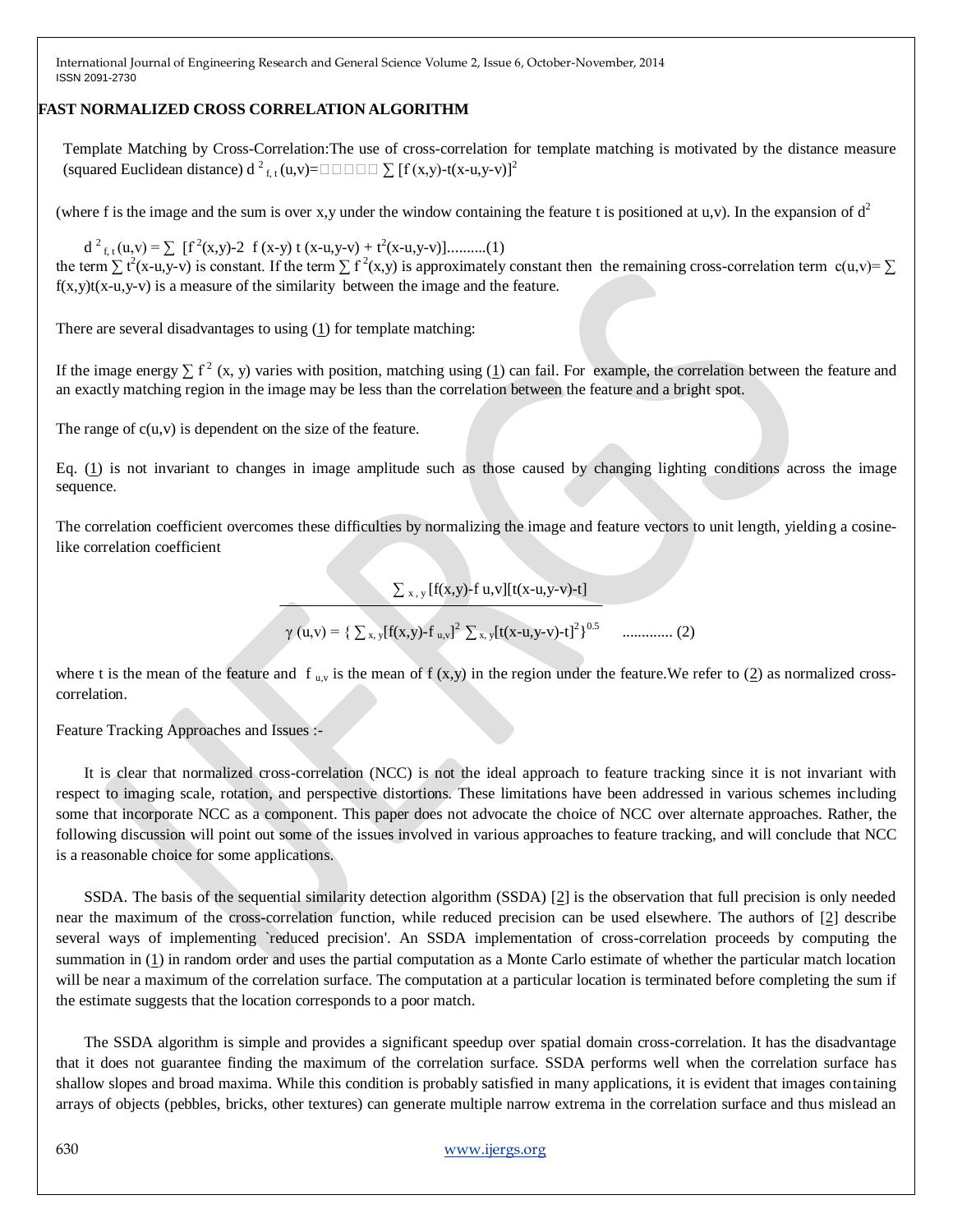SSDA approach. A secondary disadvantage of SSDA is that it has parameters that need to determined (the number of terms used to form an estimate of the correlation coefficient, and the early termination threshold on this estimate).

Gradient Descent Search : If it is assumed that feature translation between adjacent frames is small then the translation (and parameters of an affine warp in [\[19\]](http://scribblethink.org/Work/nvisionInterface/nip.html#SHITOMASI)) can be obtained by gradient descent [\[12\]](http://scribblethink.org/Work/nvisionInterface/nip.html#LUCASKANADE). Successful gradient descent search requires that the interframe translation be less than the radius of the basin surrounding the minimum of the matching error surface. This condition may be satisfied in many applications. Images sequences from hand-held cameras can violate this requirement, however: small rotations of the camera can cause large object translations. Small or (as with SSDA) textured templates result in matching error surfaces with narrow extrema and thus constrain the range of interframe translation that can be successfully tracked. Another drawback of gradient descent techniques is that the search is inherently serial, whereas NCC permits parallel implementation.

Snakes: Snakes (active contour models) have the disadvantage that they cannot track objects that do not have a definable contour. Some ``objects'' do not have a clearly defined boundary (whether due to intrinsic fuzzyness or due to lighting conditions), but nevertheless have a characteristic distribution of color that may be trackable via cross-correlation. Active contour models address a more general problem than that of simple template matching in that they provide a representation of the deformed contour over time. Cross-correlation can track objects that deform over time, but with obvious and significant qualifications that will not be discussed here. Cross-correlation can also easily track a feature that moves by a significant fraction of its own size across frames, whereas this amount of translation could put a snake outside of its basin of convergence.

Wavelets and other multi-resolution schemes : Although the existence of a useful convolution theorem for wavelets is still a matter of discussion (e.g., [\[11\]](http://scribblethink.org/Work/nvisionInterface/nip.html#NOWAVELETCONV); in some schemes wavelet convolution is in fact implemented using the Fourier convolution theorem), efficient feature tracking can be implemented with wavelets and other multi-resolution representations using a coarse-to-fine multiresolution search. Multi-resolution techniques require, however, that the images contain sufficient low frequency information to guide the initial stages of the search. As discussed in section 6, ideal features are sometimes unavailable and one must resort to poorly defined ``features'' that may have little low-frequency information, such as a configuration of small spots on an otherwise uniform surface.

Each of the approaches discussed above has been advocated by various authors, but there are fewer comparisons between approaches. Reference [\[19\]](http://scribblethink.org/Work/nvisionInterface/nip.html#SHITOMASI) derives an optimal feature tracking scheme within the gradient search framework, but the limitations of this framework are not addressed. An empirical study of five template matching algorithms in the presence of various image distortions [\[4\]](http://scribblethink.org/Work/nvisionInterface/nip.html#BURTYENXU) found that NCC provides the best performance in all image categories, although one of the cheaper algorithms performs nearly as well for some types of distortion. A general hierarchical framework for motion tracking is discussed in [\[1\]](http://scribblethink.org/Work/nvisionInterface/nip.html#ANANDAN). A correlation based matching approach is selected though gradient approaches are also considered.

Despite the age of the NCC algorithm and the existence of more recent techniques that address its various shortcomings, it is probably fair to say that a suitable replacement has not been universally recognized. NCC makes few requirements on the image sequence and has no parameters to be searched by the user. NCC can be used `as is' to provide simple feature tracking, or it can be used as a component of a more sophisticated (possibly multi-resolution) matching scheme that may address scale and rotation invariance, feature updating, and other issues. The choice of the correlation coefficient over alternative matching criteria such as the sum of absolute differences has also been justified as maximum-likelihood estimation [\[18\]](http://scribblethink.org/Work/nvisionInterface/nip.html#MLCROSSCOR). We acknowledge NCC as a default choice in many applications where feature tracking is not in itself a subject of study, as well as an occasional building block in vision and pattern recognition research (e.g. [\[3\]](http://scribblethink.org/Work/nvisionInterface/nip.html#RECENT)). A fast algorithm is therefore of interest.

#### **TRANSFORM DOMAIN COMPUTATION**

Consider the numerator in (2) and assume that we have images  $f(x,y)=f(x,y)-f(x,y)-f(x,y)-f(x,y)-f(x,y)-f(x,y)$  in which the mean value has already been removed:

 $γ$  (u,v)=  $\Sigma$  f(x,y)t(x-u,y-v) ..... (3)

631 www.ijergs.org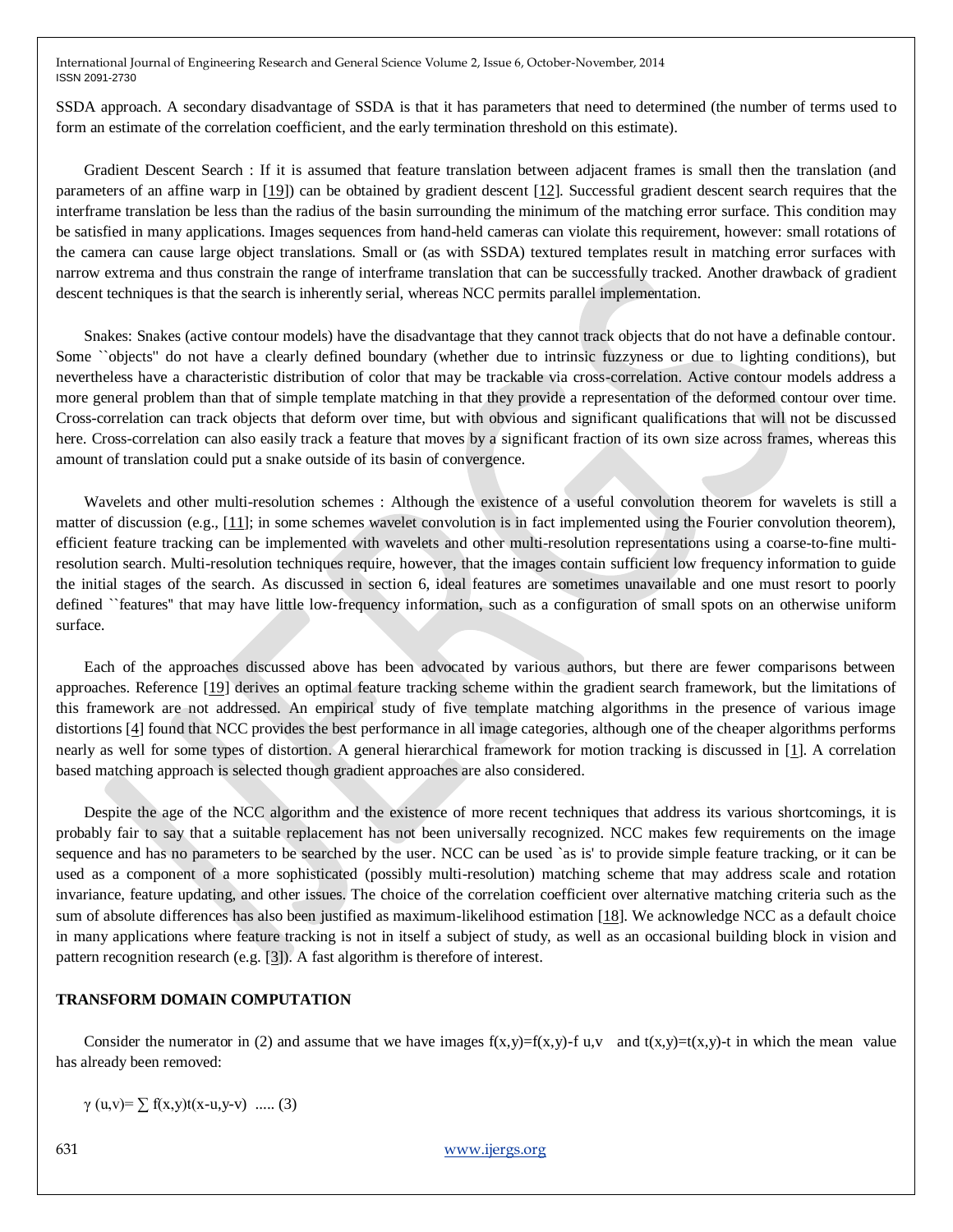For a search window of size  $M^2$  and a feature of size  $N^2$  (3) requires approximately  $N^2 (M - N + 1)^2$  additions and N  $2 (M - N +$  $1)^2$  multiplications.

Eq.  $(3)$  is a convolution of the image with the reversed feature t'(-x,-y) and can be computed by

 $F^{-1}\{F(f)F^*(t)\}\dots(4)$ 

where F is the Fourier transform. The complex conjugate accomplishes reversal of the feature via the Fourier transform property F f \*  $(-x) = F^*(w)$ .

Implementations of the FFT algorithm generally require that f' and t' be extended with zeros to a common power of two. The complexity of the transform computation (3) is then 12  $M^2 \log_2 M$  real multiplications and 18  $M^2 \log_2 M$  real additions/subtractions. When M is much larger than N the complexity of the direct `spatial' computation (3) is approximately  $N^2M^2$  multiplications/additions, and the direct method is faster than the transform method. The transform method becomes relatively more efficient as N approaches M and with larger M, N.

Fast Convolution

There are several well known fast convolution algorithms that do not use transform domain computation [\[13\]](http://scribblethink.org/Work/nvisionInterface/nip.html#DSPHANDBOOK). These approaches fall into two categories: algorithms that trade multiplications for additional additions, and approaches that find a lower point on the  $O(N^2)$  characteristic of (one-dimensional) convolution by embedding sections of a one-dimensional convolution into separate dimensions of a smaller multidimensional convolution. While faster than direct convolution these algorithms are nevertheless slower than transform domain convolution at moderate sizes [\[13\]](http://scribblethink.org/Work/nvisionInterface/nip.html#DSPHANDBOOK) and in any case they do not address computation of the denominator of [\(2\)](http://scribblethink.org/Work/nvisionInterface/nip.html#eq1:normcc).

#### **PHASE CORRELATION**

Because [\(4\)](http://scribblethink.org/Work/nvisionInterface/nip.html#eq3:xform) can be efficiently computed in the transform domain, several transform domain methods of approximating the image energy normalization in [\(2\)](http://scribblethink.org/Work/nvisionInterface/nip.html#eq1:normcc) have been developed. Variation in the image energy under the template can be reduced by high-pass filtering the image before cross-correlation. This filtering can be conveniently added to the frequency domain processing, but selection of the cutoff frequency is problematic--a low cutoff may leave significant image energy variations, whereas a high cutoff may remove information useful to the match.

A more robust approach is phase correlation [9]. In this approach the transform coefficients are normalized to unit magnitude prior to computing correlation in the frequency domain. Thus, the correlation is based only on phase information and is insensitive to changes in image intensity. Although experience has shown this approach to be successful, it has the drawback that all transform components are weighted equally, whereas one might expect that insignificant components should be given less weight. In principle one should select the spectral pre-filtering so as to maximize the expected correlation signal-to-noise ratio given the expected second order moments of the signal and signal noise. This approach is discussed in [16] and is similar to the classical matched filtering random signal processing technique. With typical image correlation the best pre-filtering is approximately Laplacian rather than a pure whitening.

#### **NORMALIZING**

Examining again the numerator of  $(2)$ , we note that the mean of the feature can be precomputed, leaving

 $γ$  (u,v) =  $\Sigma$  f(x,y)t(x-u,y-v)- f <sub>u,v</sub>  $\Sigma$  t(x-u,y-v)

Since t' has zero mean and thus zero sum the term  $f_{u,v} \Sigma t$  (x-u,y-v) is also zero, so the numerator of the normalized cross- correlation can be computed using  $(4)$ .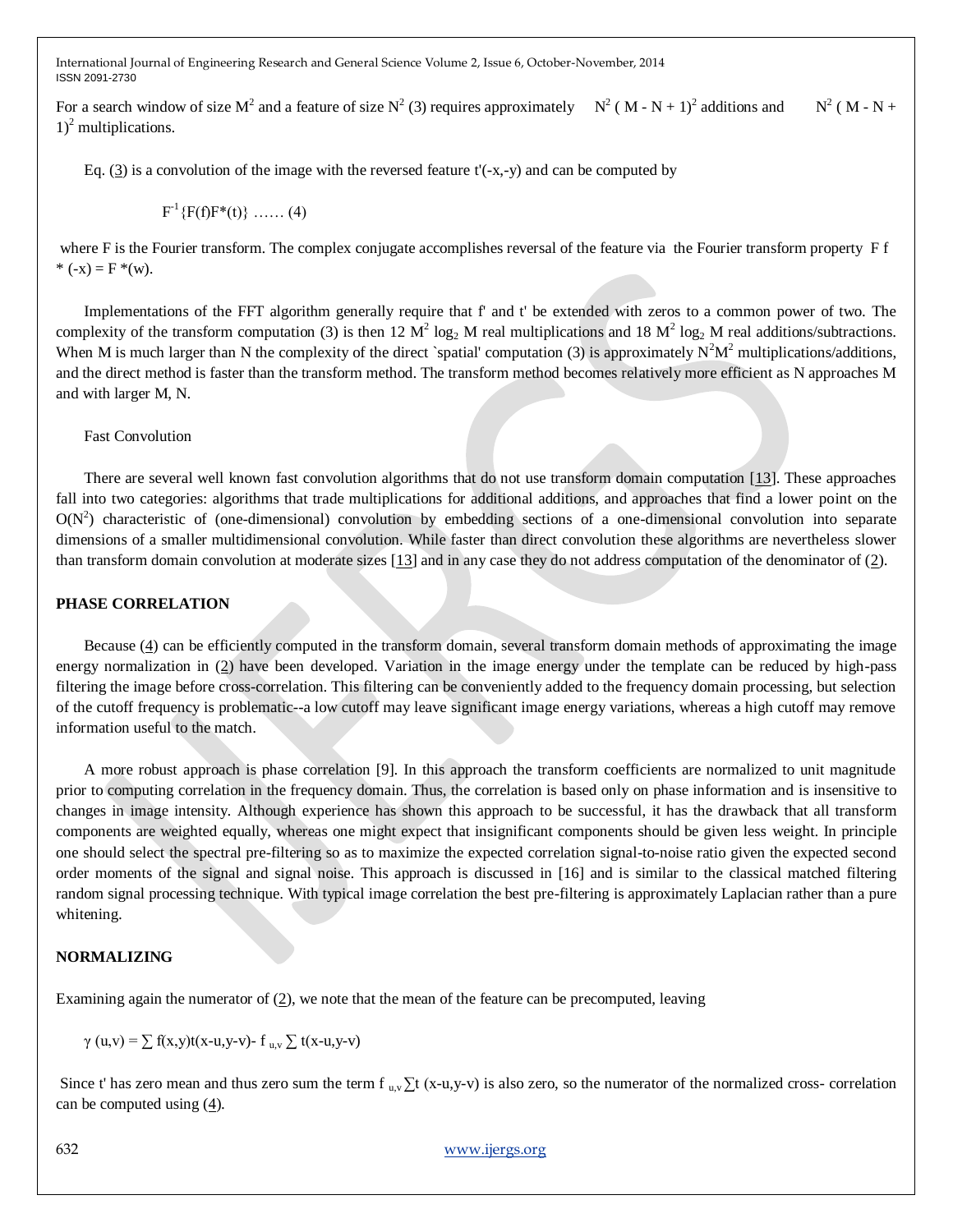Examining the denominator of  $(2)$ , the length of the feature vector can be precomputed in approximately  $3N^2$  operations (small compared to the cost of the cross-correlation), and in fact the feature can be pre-normalized to length one.

The problematic quantities are those in the expression  $\sum_{x,y}$  [f (x,y)-f <sub>u,v</sub>]<sup>2</sup>. The image mean and local (RMS) energy must be computed at each u,v, i.e. at  $(M-N+1)^2$  locations, resulting in almost  $3N^2(M-N+1)^2$  operations (counting add, subtract, multiply as one operation each). This computation is more than is required for the direct computation of [\(3\)](http://scribblethink.org/Work/nvisionInterface/nip.html#eq2:num) and it may considerably outweight the computation indicated by [\(4\)](http://scribblethink.org/Work/nvisionInterface/nip.html#eq3:xform) when the transform method is applicable. A more efficient means of computing the image mean and energy under the feature is desired.

These quantities can be efficiently computed from tables containing the integral (running sum) of the image and image square over the search area, i.e.,

 $s(u, v) = f(u, v) + s(u-1, v) + s(u, v-1) - s(u-1, v-1)$  &  $s^2(u, v) = f^2(u, v) + s^2(u-1, v) + s^2(u, v-1) - s^2(u-1, v-1)$ 

with  $s(u,v) = s^2(u,v) = 0$  when either  $u, v < 0$ . The energy of the image under the feature positioned at  $u, v$  is then e<sub>f</sub>( $u, v$ ) = s  $e_{\epsilon}(u,v) = s^2$  $(u+N-1,v+N-1)$ 

 $s^2$  (u-1,v+N-1)

 $s^2(u+N-1,v-1)$ 

$$
+ s2(u-1,v-1)
$$

and similarly for the image sum under the feature.

The problematic quantity  $\sum_{x,y}$   $f(x,y)$ -f u,v]<sup>2</sup> can now be computed with very few operations since it expands into an expression involving only the image sum and sum squared under the feature. The construction of the tables requires approximately  $3M<sup>2</sup>$ operations, which is less than the cost of computing the numerator by  $(4)$  and considerably less than the  $3N^2(M-N+1)^2$  required to compute  $\sum_{x,y \text{ [f(x,y)-f u,y]}^2}$  at each u,v.

This technique of computing a definite sum from a precomputed running sum has been independently used in a number of fields; a computer graphics application is developed in [\[5\]](http://scribblethink.org/Work/nvisionInterface/nip.html#CROW). If the search for the maximum of the correlation surface is done in a systematic row-scan order it is possible to combine the table construction and reference through state variables and so avoid explicitly storing the table. When implemented on a general purpose computer the size of the table is not a major consideration, however, and flexibility in searching the correlation surface can be advantageous. Note that the  $s(u, v)$  and  $s^2(u, v)$  expressions are marginally stable, meaning that their z-transform  $H(z) = 1/(1 - z^{-1})$  (one dimensional version here) has a pole at z=1, whereas stability requires poles to be strictly inside the unit circle [\[14\]](http://scribblethink.org/Work/nvisionInterface/nip.html#OPPENHEIM). The computation should thus use large integer rather than floating point arithmetic.

Figure 1: Measured relative performance of transform domain versus spatial domain normalized cross-correlation as a function of the search window size (depth axis) and the ratio of the feature size to search window size.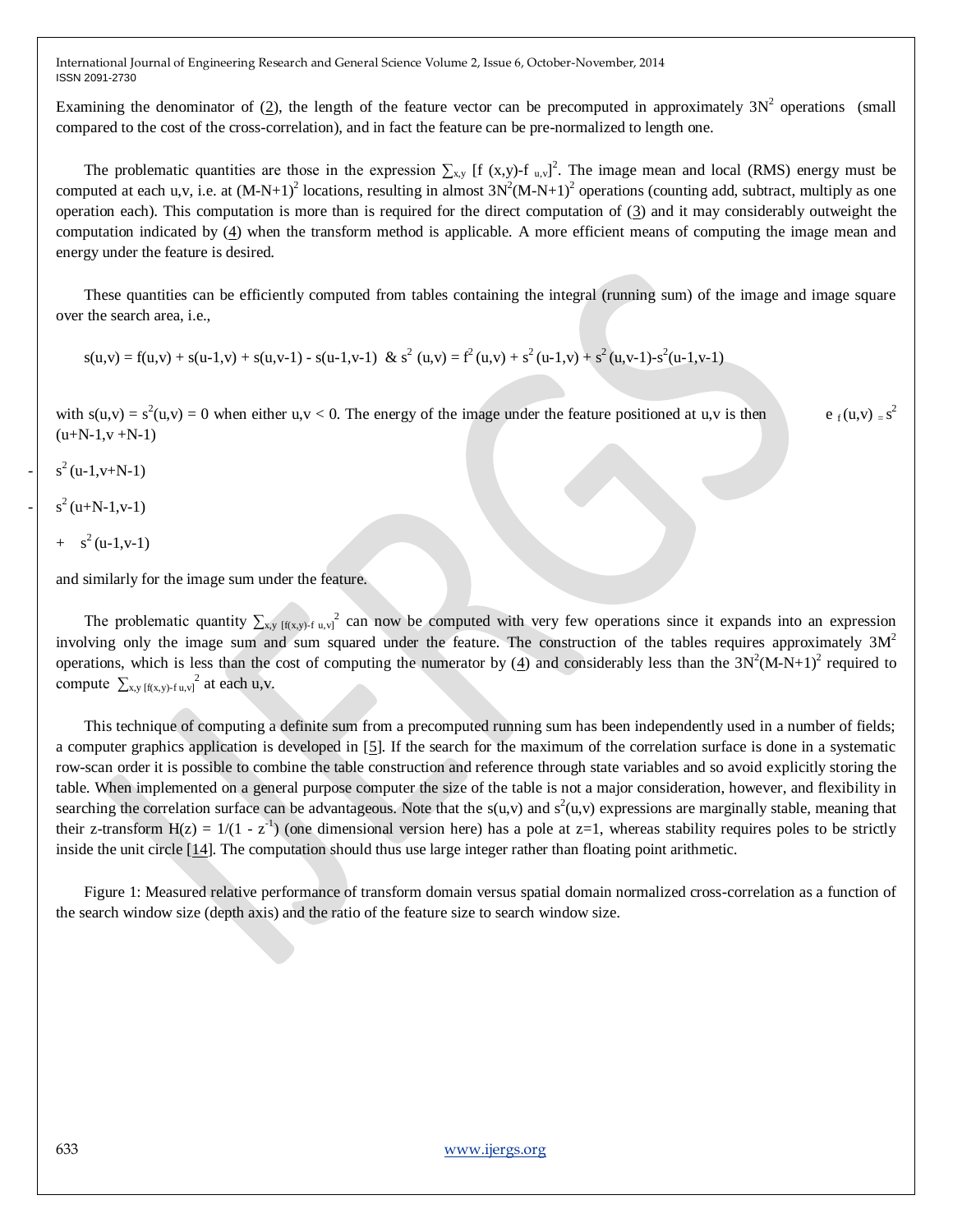

| <b>Feature</b><br><b>Size</b> | <b>Search</b><br>Window(s) | <b>Flint</b>         | <b>Fast NCC</b>              |
|-------------------------------|----------------------------|----------------------|------------------------------|
| 40 <sup>2</sup>               | $110^{2}$                  | 1 min. 40<br>seconds | 16 seconds<br>$(subpixel=1)$ |
| 40 <sup>2</sup>               | $110^{2}$                  | n/a                  | 21 seconds<br>$subpixel=8)$  |

Table: Two tracking sequences from Forest Gump were re-timed using both direct and fast NCC algorithms using identical features and search windows on a 100 Mhz R4000 processor. These times include a  $16^2$  sub-pixel search [\[17\]](http://scribblethink.org/Work/nvisionInterface/nip.html#SUBPIXEL) at the location of the best wholepixel match. The sub-pixel search was computed using Eq. [\(2\)](http://scribblethink.org/Work/nvisionInterface/nip.html#eq1:normcc) (direct convolution) in all cases.

| <b>Search</b><br>Window(s) | Lengt<br>h    | <b>Direct</b><br><b>NCC</b> | Fast<br><b>NCC</b> |
|----------------------------|---------------|-----------------------------|--------------------|
| 168 X 86                   | 896<br>frames | 15 hours                    | 1.7<br>hours       |
| 115 X<br>200,150<br>X150   | 490<br>frames | 14.3 hours                  | 57<br>minutes      |

The performance of this algorithm will be discussed in the context of special effects image processing. The integration of synthetic and processed images into special effects sequences often requires accurate tracking of sequence movement and features. The use of automated feature tracking in special effects was pioneered in movies such as Cliffhanger, Forest Gump, and Speed. Recently cross-correlation based feature trackers have been introduced in commercial image compositing systems such as Flame/Flint [\[20\]](http://scribblethink.org/Work/nvisionInterface/nip.html#FLAME), Matador, Advance [\[21\]](http://scribblethink.org/Work/nvisionInterface/nip.html#ADVANCE), and After Effects [\[22\]](http://scribblethink.org/Work/nvisionInterface/nip.html#AFTEREFFECTS).

The algorithm described in this paper was developed for the movie Forest Gump (1994), and has been used in a number of subsequent projects. Special effects sequences in that movie included the replacement of various moving elements and the addition of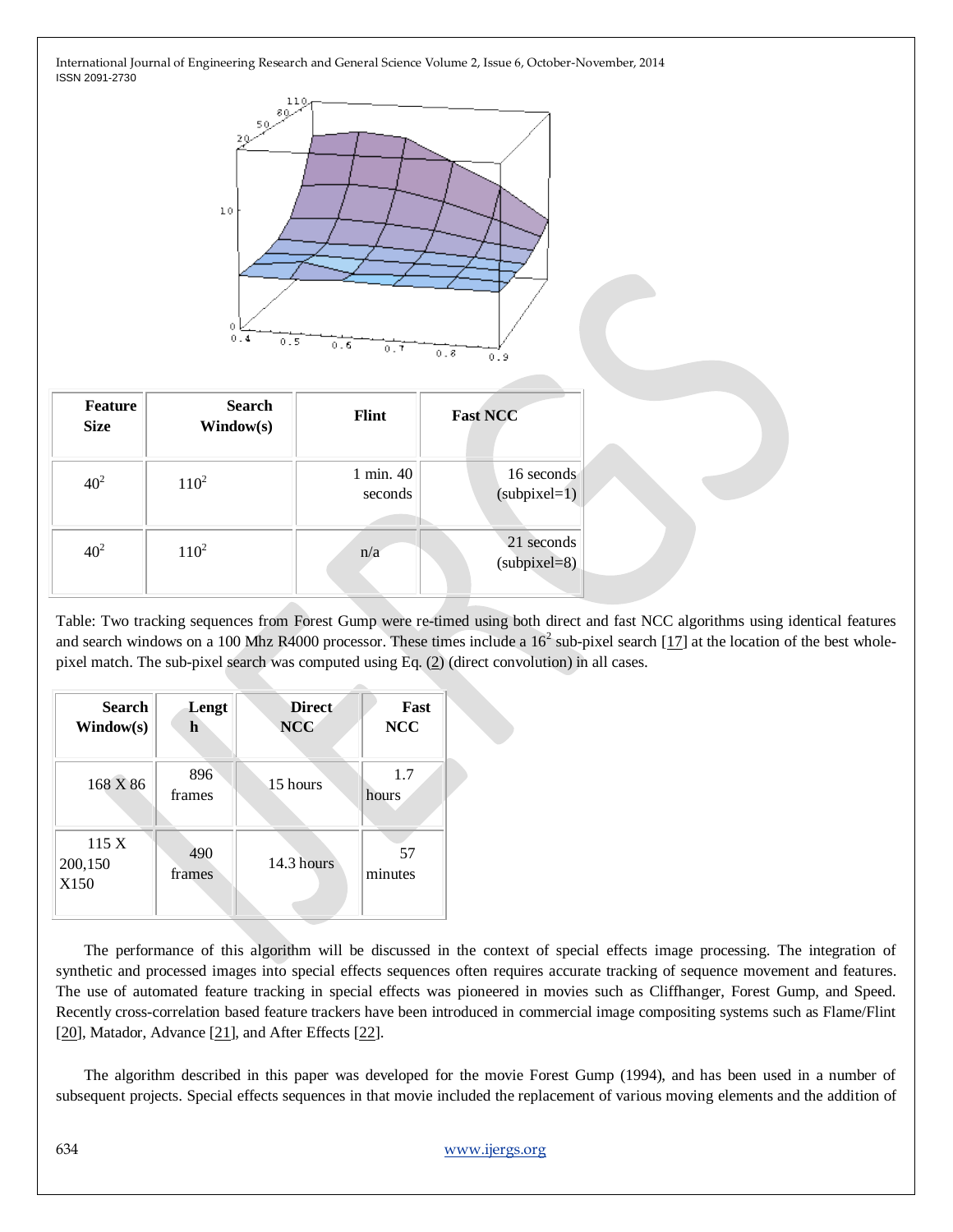a contemporary actor into historical film and video sequences. Manually picked features from one frame of a sequence were automatically tracked over the remaining frames; this information was used as the basis for further processing.

The relative performance of our algorithm is a function of both the search window size and the ratio of the feature size to search window size. Relative performance increases along the window size axis (Fig. 1); a higher resolution plot would show an additional ripple reflecting the relation between the search window size and the bounding power of two. The property that the relative performance is greater on larger problems is desirable. Table 1 illustrates the performance obtained in a special effects feature tracking application. Table 2 compares the performance of our algorithm with that of a high-end commercial image compositing package.

Note that while a small (e.g.  $10^2$ ) feature size would suffice in an ideal digital image, in practice much larger feature sizes and search windows are sometimes required or preferred:

The image sequences used in film and video are sometimes obtained from moving cameras and may have considerable translation between frames due to camera shake. Due to the high resolution required to represent digital film, even a small movement across frames may correspond to a distance of many pixels.

The selected features are of course constrained to the available features in the image; distinct ``features'' are not always available at preferred scales and locations.

Many potential features in a typical digitized image are either out of focus or blurred due to motion of the camera or object (Fig. 2). Feature match is also hindered by imaging noise such as film grain. Large features are more accurate in the presence of blur and noise.

As a result of these considerations feature sizes of  $20^2$  and larger and search windows of  $50^2$  and larger are often employed.

The fast algorithm in some cases reduces high-resolution feature tracking from an overnight to an over-lunch procedure. With lower proxy resolution and faster machines, semi-automated feature tracking is tolerable in an interactive system. Certain applications in other fields may also benefit from the algorithm described here.

## **CONCLUSION**

For example, image stabilization is a common feature in recent consumer video cameras. Although most such systems are stabilized by inertial means, one manufacturer implemented digital stabilization and thus presumably used some form of image tracking. The algorithm used leaves room for improvement however: it has been criticized as being slow and unpredictable and a product review recommended leaving it disabled [\[15\]](http://scribblethink.org/Work/nvisionInterface/nip.html#VIDEOMAKER).

#### **REFERENCES:**

[1] P. Anandan, ``A Computational Framework and an Algorithm for the Measurement of Visual Motion'', Int. J. Computer Vision, 2(3), p. 283-310, 1989.

[2] D. I. Barnea, H. F. Silverman, ``A class of algorithms for fast digital image registration'', IEEE Trans. Computers, 21, pp. 179- 186, 1972.

[3] R. Brunelli and T. Poggio, ``Face Recognition: Features versus Templates", IEEE Trans.Pattern Analysis and Machine Intelligence, vol. 15, no. 10, pp. 1042-1052, 1993.

[4] P. J. Burt, C. Yen, X. Xu, ``Local Correlation Measures for Motion Analysis: a Comparitive Study'', IEEE Conf. Pattern Recognition Image Processing 1982, pp. 269-274.

[5] F. Crow, ``Summed-Area Tables for Texture Mapping'', Computer Graphics, vol 18, No. 3, pp. 207-212, 1984.